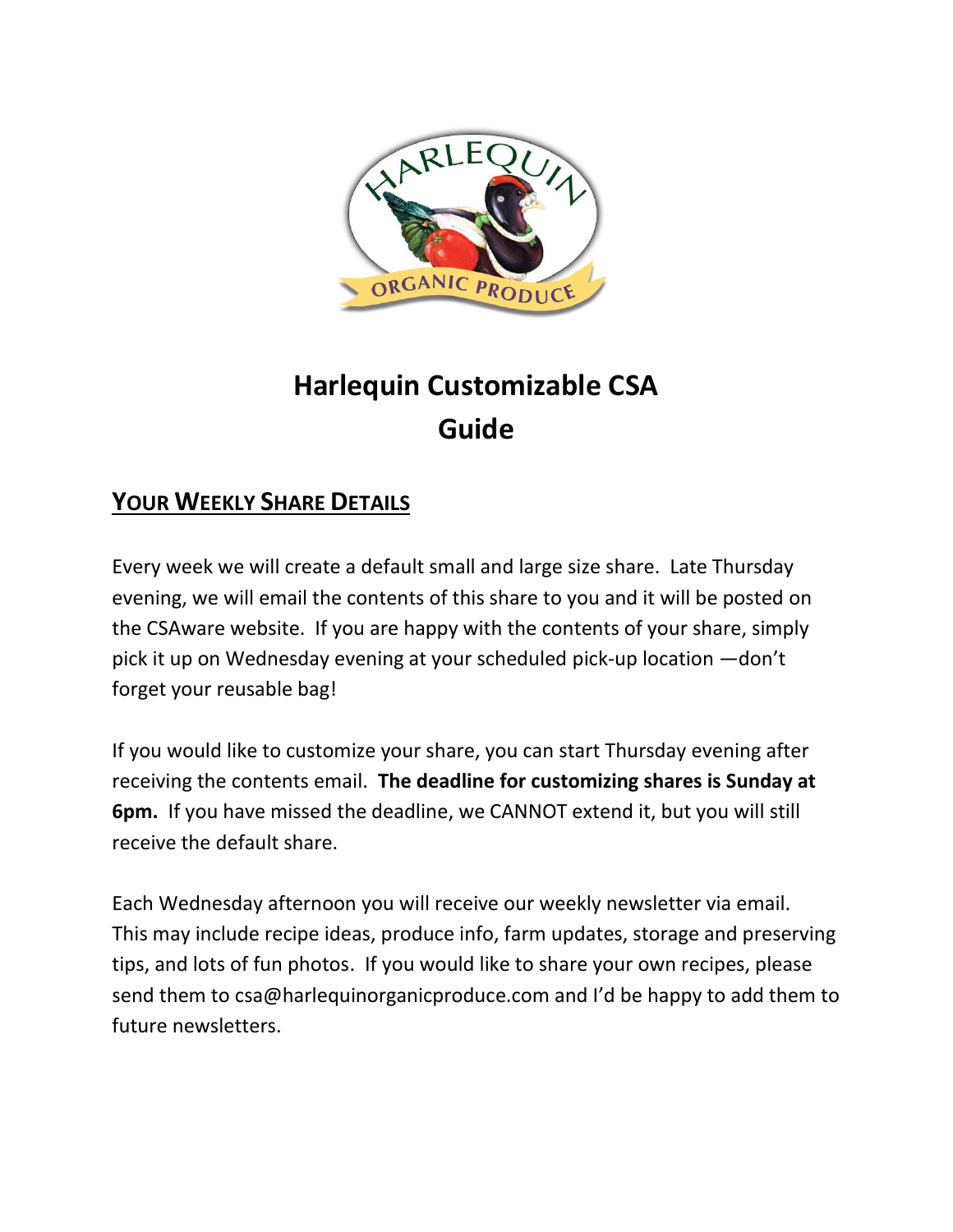# **PICKING UP YOUR SHARE**

Please pick up your share during the scheduled pick-up time and bring a reusable bag to take your produce home in. If you will be out of town, you may put your share on hold for the week. **Shares must be put on hold by Sunday at 6pm.** (See *Putting your Share on Hold*).

*If you do not put your share on hold by Sunday at 6pm and do not pick up your share during the pick-up time you have signed up for, the contents of your share will be donated and you will be charged.*

**Pick-up locations and pick-up times - Wednesdays**

- **Record Heaven** -Missoula- 845 Ronan St 4:30-6:30pm
- **Central** -Missoula-417 East Central Ave 4:30-6:30 pm
- **South** -Missoula 2 Briarwood Ln  $4:30-6:30$  pm
- **Big Sky Brewery** -Missoula- 5417 Trumpeter Lane 4:00 7:00pm
- **Greenough Park Pavilion** -Missoula- 1629 Monroe St 4:30pm-6:30pm
- **Western Cider** -Missoula- 501 N California 4:30pm-6:30pm
- **Harlequin Produce Warehouse** -Arlee- 72664 Heart View Ln 4:00- 7:00 pm

## **SIGNING-IN TO YOUR CSA ACCOUNT**

To sign into your CSA account, start at our website,

www.harlequinorganicproduce.com. Click CSA Member Login located in the dropdown menu on the top right corner of the home page. At the login screen, use your email address and the password you created to sign up for your CSA membership. If you've forgotten your password, you can reset it from the login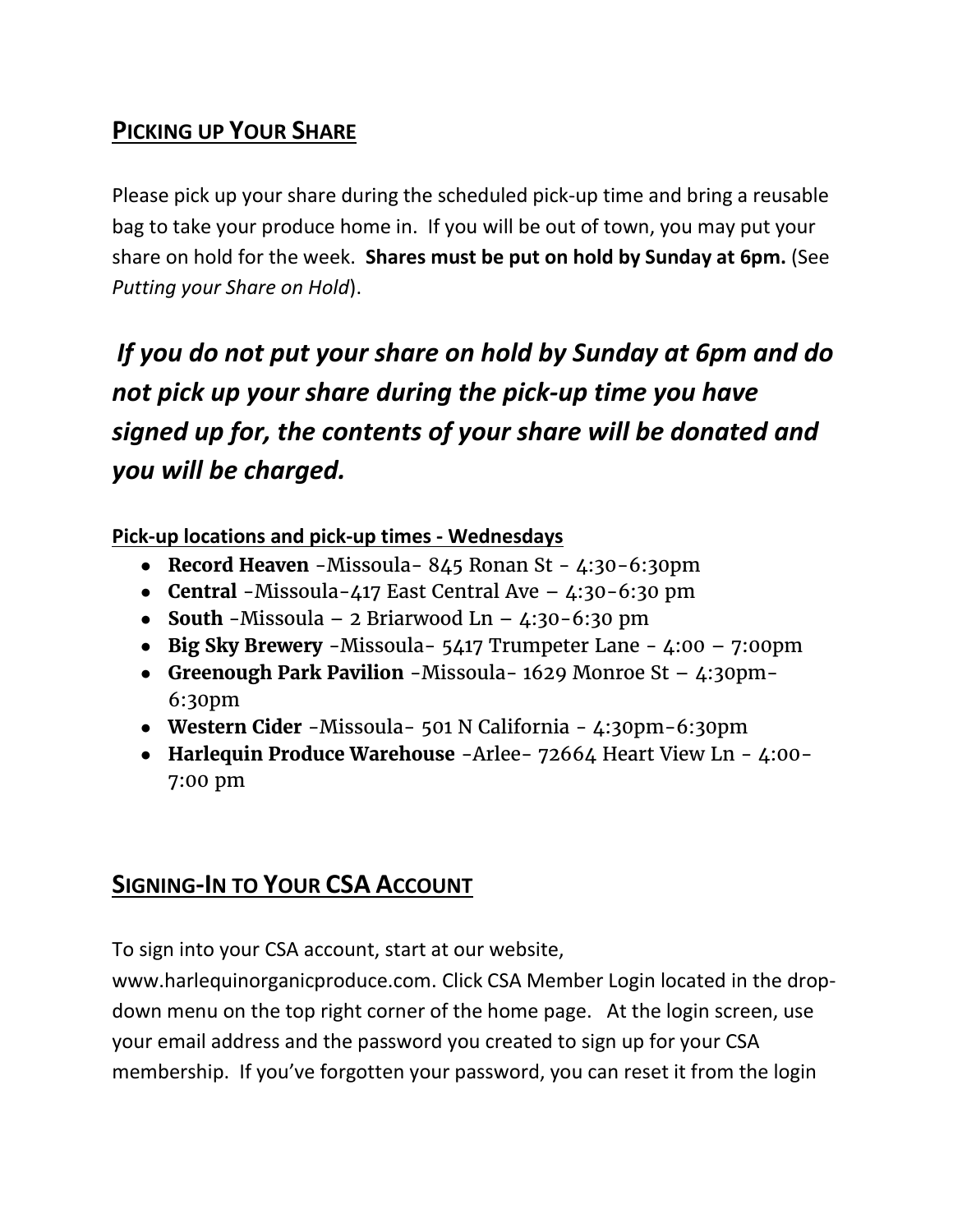screen by clicking 'forgot password'. I suggest bookmarking this page on your web browser.

## **PUTTING YOUR SHARE ON HOLD**

If you will be out of town or cannot pick up your share for whatever reason, you may put that week's share on hold. Your share must be put on hold by **Sunday at 6pm** prior to that week's pick-up date**.** If you have paid in advance for the CSA season, the dollar amount for that week's share will be added to your cash account and can be used toward future add-on purchases or at the Farmers' Market. If you are paying per week, your account will **NOT** be charged the Sunday before that particular share.

## *\*\*If you have not put your account on hold and your share is not picked up during the appropriate pick-up time it will be donated and you will be charged.*

To put your account on hold, first login to your account. From the dashboard page you will see a calendar on your right. Choose the delivery date you would like to put on hold by clicking on that date.

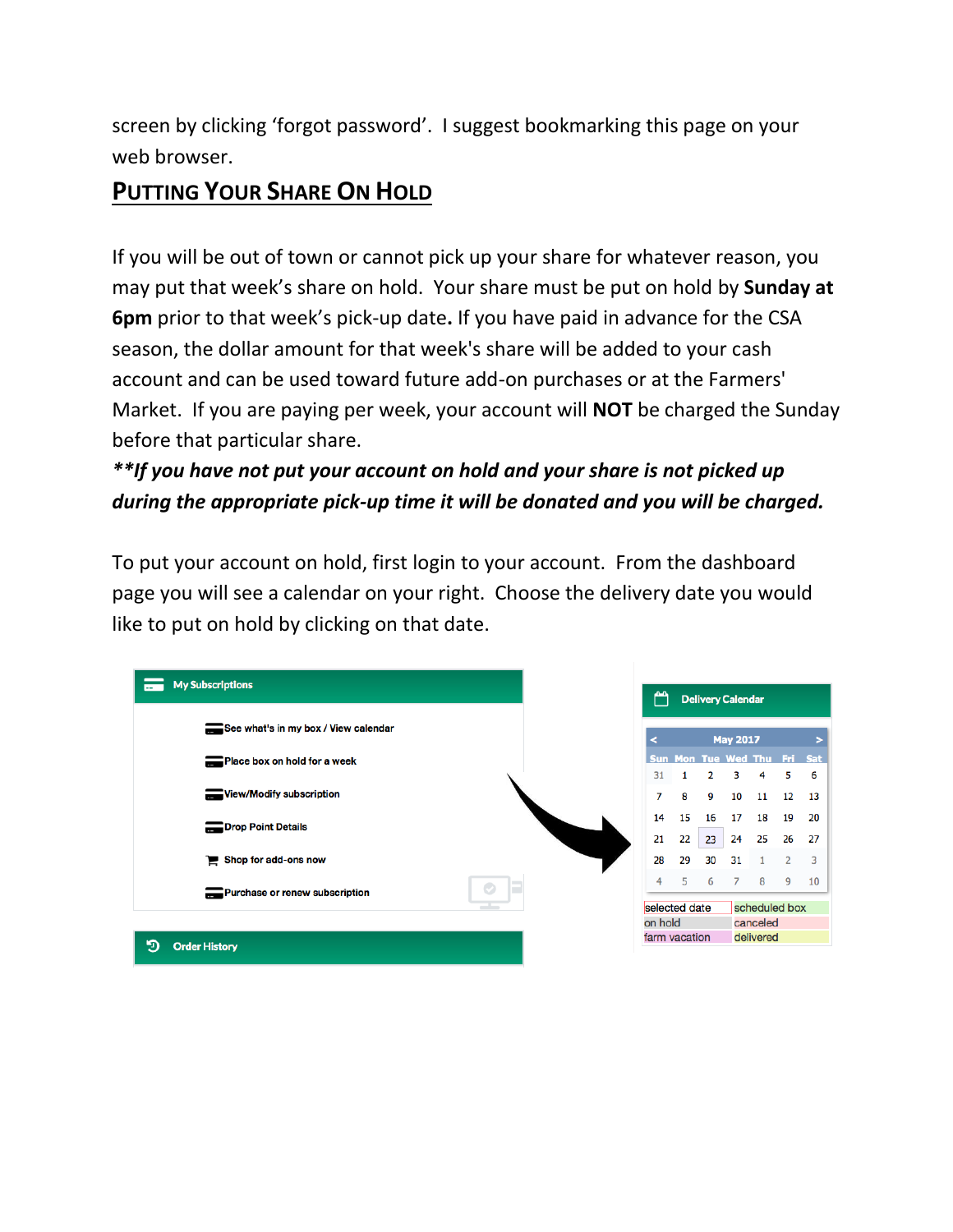Once you have selected a date, your screen will change to show the details of that particular date. Choose the 'Hold Delivery' button.

| <b>Small Box</b>                              | Delivery: 2017 Summer Vegetable Share - SMALL /<br>Jul 04, 2017<br>Pickup at: Arlee - Harlequin Produce Farm<br><b>Drop Details</b> |                         |  |                     |                                   | صم<br><b>Delivery Calendar</b> |                  |               |         |         |  |  |
|-----------------------------------------------|-------------------------------------------------------------------------------------------------------------------------------------|-------------------------|--|---------------------|-----------------------------------|--------------------------------|------------------|---------------|---------|---------|--|--|
|                                               |                                                                                                                                     |                         |  |                     |                                   |                                | <b>July 2017</b> |               |         |         |  |  |
|                                               |                                                                                                                                     |                         |  | 26                  | Sun Mon Tue Wed Thu Fri Sat<br>27 | 28                             | 29               |               |         |         |  |  |
| <b>Hold Delivery</b>                          | <b>Shop for Add-Ons</b><br><b>Prev week</b><br>$\alpha$                                                                             | <b>Next week</b>        |  | $\overline{2}$      | 3                                 | 4 <sup>1</sup>                 | 5                | 30<br>6       | 31<br>7 | -1<br>8 |  |  |
| <b>Subscription</b>                           |                                                                                                                                     |                         |  | 9                   | 10                                | 11                             | 12               | 13            | 14      | 15      |  |  |
|                                               |                                                                                                                                     |                         |  | 16                  | 17                                | 18                             | 19               | 20            | 21      | 22      |  |  |
| 2017 Summer Vegetable Share - SMALL/Small Box |                                                                                                                                     |                         |  | 23                  | 24                                | 25                             | 26               | 27            | 28      | 29      |  |  |
| <b>Add-Ons</b>                                |                                                                                                                                     | <b>Shop for Add-Ons</b> |  | 30                  | 31                                | 1                              | 2                | 3             | 4       | 5       |  |  |
|                                               |                                                                                                                                     |                         |  |                     | selected date                     |                                |                  | scheduled box |         |         |  |  |
|                                               | No Add-Ons scheduled for this week                                                                                                  |                         |  | on hold<br>canceled |                                   |                                |                  |               |         |         |  |  |
|                                               | <b>Prev Week</b>                                                                                                                    | <b>Next Week</b>        |  |                     | farm vacation                     |                                |                  | delivered     |         |         |  |  |
|                                               | <b>Subscription Details</b>                                                                                                         |                         |  |                     |                                   |                                |                  |               |         |         |  |  |

Once you have selected to put your delivery on hold, it will appear greyed out in the calendar. If you no longer want your account to be on hold, choose the 'Get Delivery' button. This button will only appear once a share is put on hold.

| Delivery: 2017 Summer Vegetable Share - SMALL / Small Box<br>Jul 11, 2017<br>Pickup at: Arlee - Harlequin Produce Farm<br><b>Drop Details</b> | ڪم<br><b>Delivery Calendar</b> |               |    |    |                  |                         |                |      |  |
|-----------------------------------------------------------------------------------------------------------------------------------------------|--------------------------------|---------------|----|----|------------------|-------------------------|----------------|------|--|
|                                                                                                                                               |                                |               |    |    | <b>July 2017</b> |                         |                |      |  |
| <b>Shop for Add-Ons</b><br><b>Next week</b><br><b>Get Delivery</b><br><b>Prev week</b>                                                        |                                |               |    |    |                  | Mon Tue Wed Thu Fri Sat |                |      |  |
|                                                                                                                                               |                                | 26            | 27 | 28 | 29               | 30                      | 31             |      |  |
| <b>Subscription</b>                                                                                                                           |                                |               |    |    |                  | 6                       | 7              | 8    |  |
|                                                                                                                                               |                                | 9             | 10 | 11 | 12               | 13                      | 14             | - 15 |  |
| 2017 Summer Vegetable Share - SMALL/Small Box                                                                                                 |                                | 16            | 17 | 18 | 19               | 20                      | 21             | -22  |  |
| <b>Shop for Add-Ons</b><br><b>Add-Ons</b>                                                                                                     |                                | 23            | 24 | 25 | 26               | 27                      | 28             | -29  |  |
|                                                                                                                                               |                                | 30            | 31 | 1  |                  | 3                       | $\overline{4}$ | -5   |  |
| No Add-Ons scheduled for this week                                                                                                            |                                |               |    |    | scheduled box    |                         |                |      |  |
| <b>Prev Week</b><br><b>Next Week</b>                                                                                                          |                                | on hold       |    |    |                  | canceled                |                |      |  |
| <b>Subscription Details</b>                                                                                                                   |                                | farm vacation |    |    |                  | delivered               |                |      |  |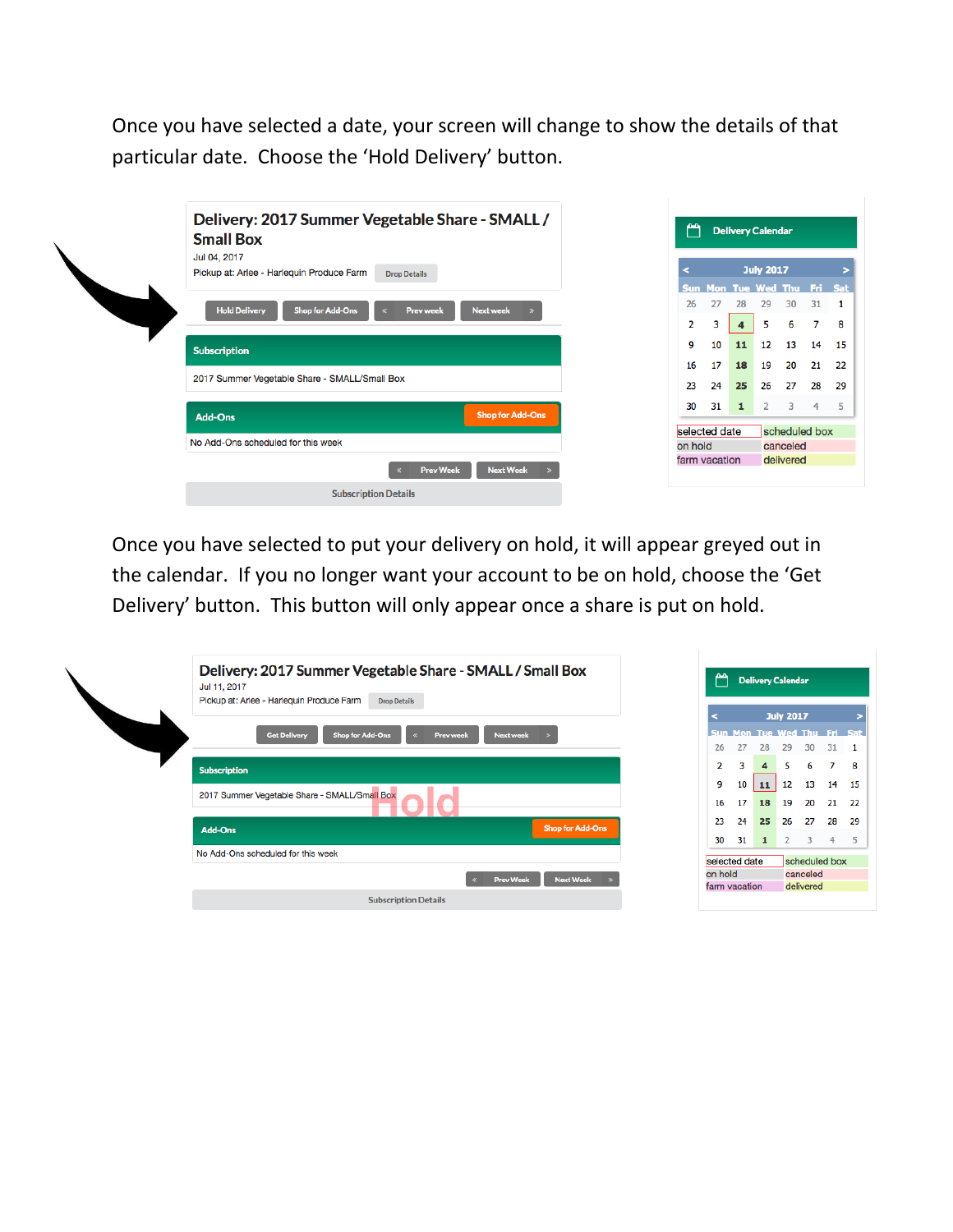# **CUSTOMIZING YOUR SHARE**

Once you are signed into your account, you will be taken to your 'dashboard' page. From this screen, choose the date of your share that you would like to customize by clicking on that date within the calendar.

| Dashboard            | ▭ | Your deliveries for 06/05/18                                                            | مم      |               | <b>Delivery Calendar</b>      |                      |                       |            |                      |
|----------------------|---|-----------------------------------------------------------------------------------------|---------|---------------|-------------------------------|----------------------|-----------------------|------------|----------------------|
| Storefront           | ≜ | Wholesale Share / Box [S157929]                                                         | Sun     |               |                               | <b>June 2018</b>     | Tue Wed Thu           | Fri Sat    |                      |
| <b>Order History</b> | ಾ | Pickup at: WHOLESALE pick up at Harlequin Farm in Arlee Tuesday                         | 27      | Mon-<br>28    | 29                            | 30                   | 31                    | 1.         |                      |
| <b>Contact Us</b>    | ଇ | <b>Shop for Add-Ons</b><br><b>Hold Delivery</b><br><b>Customize</b><br><b>Next week</b> | 3<br>10 | 4<br>11       | 5<br>12 <sub>1</sub>          | 6<br>13              | 7<br>14               | 8<br>15 16 |                      |
|                      |   | <b>Subscription</b>                                                                     | 17      | 18            | 19                            | 20                   | 21                    | 22 23      |                      |
|                      |   | Wholesale Share / Box                                                                   | 24      | 25<br>2       | 26<br>$\overline{\mathbf{3}}$ | 27<br>$\overline{4}$ | 28<br>$5 -$           | 29<br>6    | 30<br>$\overline{7}$ |
|                      |   | Add-Ons                                                                                 |         | selected date |                               |                      | scheduled box         |            |                      |
|                      |   | No Add-Ons scheduled for this week                                                      | on hold | farm vacation |                               |                      | canceled<br>delivered |            |                      |

Once the share is open for customization (late Thursday evening after you receive the contents email), a list of all the produce available will be displayed. The contents of your default share will be marked with a '1' in the quantity box to the right. If you do not wish to receive something, you can click the down arrow and change the quantity to zero. If you would like to receive extra of one of these items you may change the quantity to 2 or more, although some products may be limited to 1 per share. If you would like to add an item that was not in your default share, change the quantity from '0' to the number you would like to receive. Please note how the cash total in the bottom right hand corner changes according to your selections. The default share will amount to \$19.00 for a small share and \$24.50 for a large share each week.

## **Be sure to click the 'SAVE' button when you have finished customizing your share otherwise your customizations will be lost.**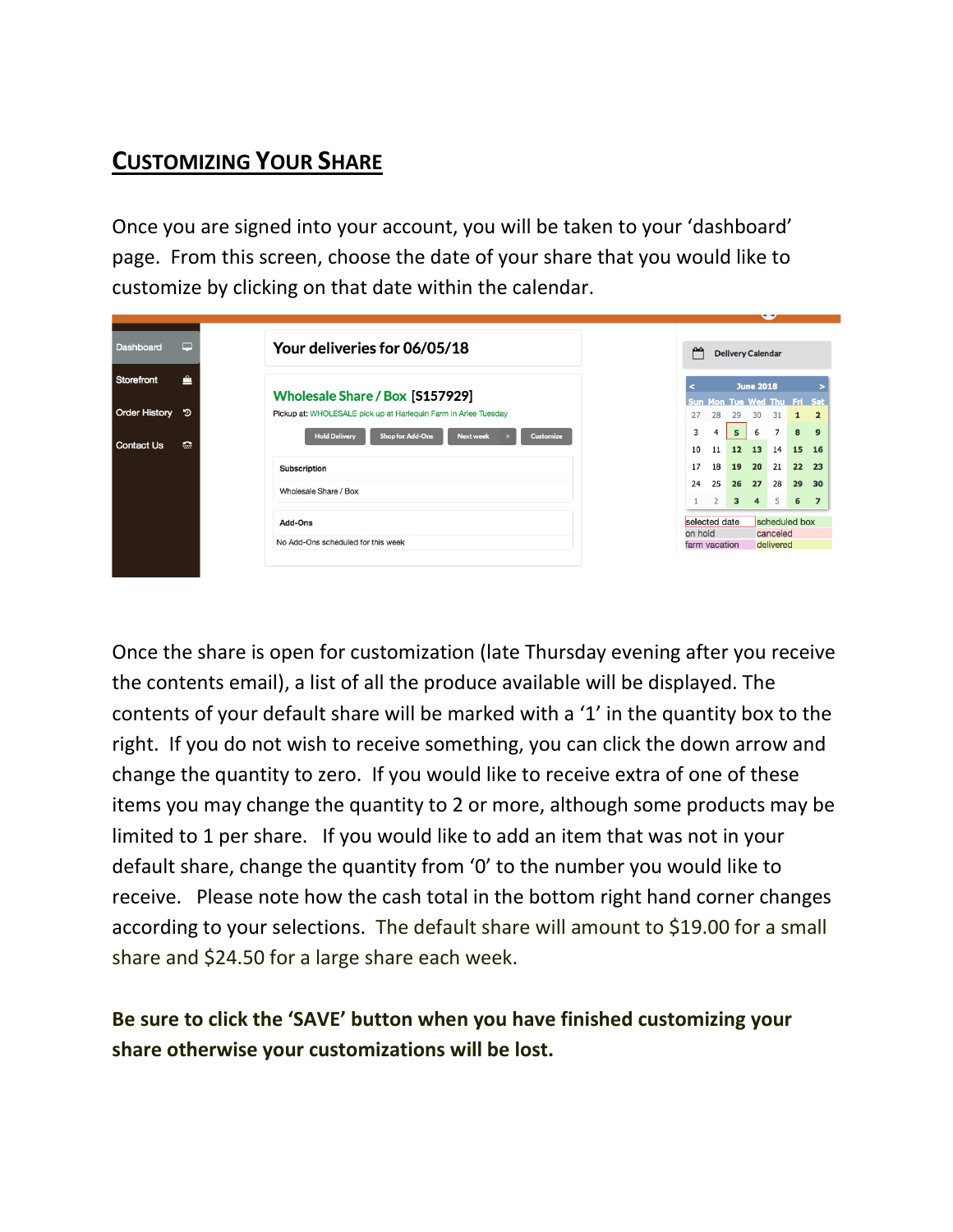## **FAQs**

## **What happens if I customize my share above or below the value of the default share?**

When customizing orders, small share members must spend a minimum of \$15 each week and large share members must spend a minimum of \$20 each week. If the produce you customize in your weekly share does not equal or exceed these minimum amounts, you will be charged the minimum amount regardless.

## *Members who paid for their share in advance:*

If you have paid for your share in advance and customize your weekly share below the value of the default share, the remainder of your share balance will be added to your cash account and can be spent online at a later date or at our end of season Warehouse sale. Remember this amount must be used by October 31st as there are no cash refunds. (See Checking the Balance of My Cash Account)

If you have customized your share above the value of the default share, the balance will be taken out of your cash account. If you do not have any money in your cash account, that balance will be charged to the credit card you have linked to your account. If you do not have a credit card linked to your account, you must add one or you may not customize your share above the value of the default share. If you do not want to link a credit card to your account, but would like more money in your cash account, you can mail us a check. We would need to receive that check and enter it into our system before it could be spent.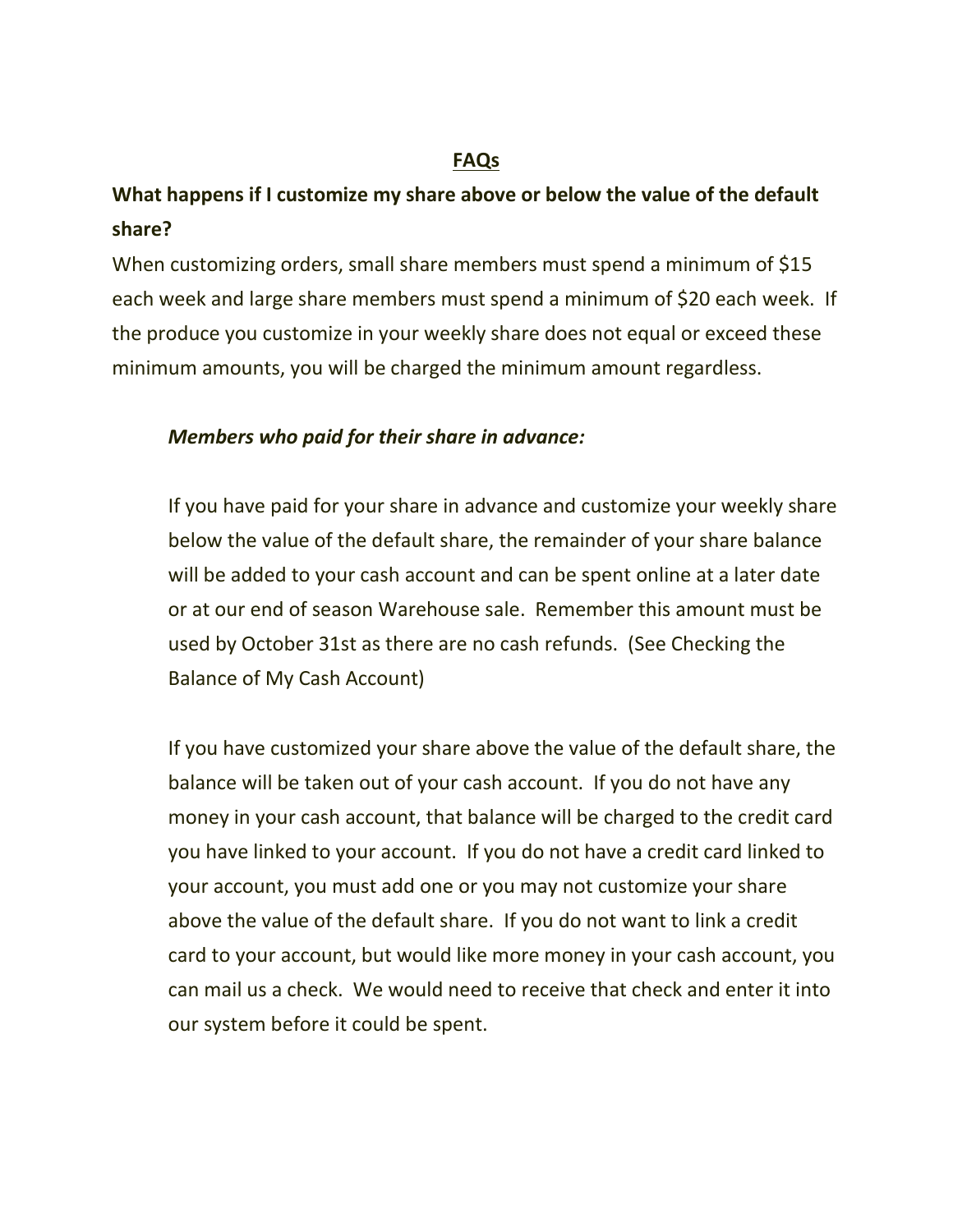### *Members who pay per week:*

If you are paying per week and customize your weekly share to meet only the minimum, this credit will be applied to your balance the **FOLLOWING** Sunday after you have picked up that customized share. Remember payper-week shares are pre-billed the Sunday before your pickup, therefore any overages/underages will be applied to the billing that occurs the following Sunday after you have picked up that specific share.

## **PURCHASING ADD-ONS**

We will be offering some specialty items in bulk this year (i.e. tomatoes for canning, kale/spinach for freezing, garlic, onions, roasted chilies, etc.). These items cannot be customized into your weekly share, but only added on to the value of your share. You can use the money in your cash account or the credit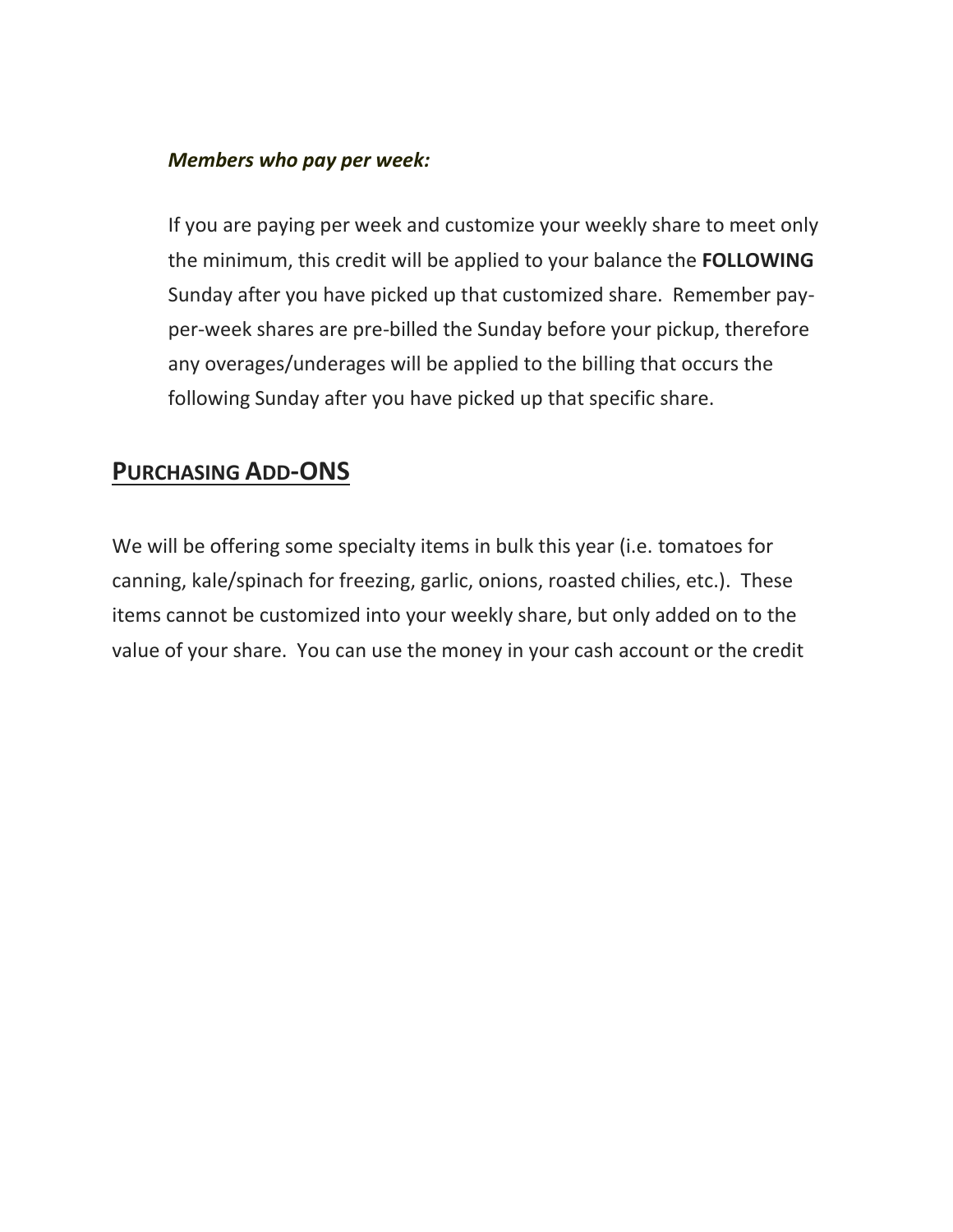card linked to your account to purchase these items. You can find all available add-ons by going to your 'dashboard screen' and clicking 'Shop for add-ons now.



## **CHECKING THE BALANCE IN YOUR CASH ACCOUNT**

Some members have received bonuses for signing up early, paying in full, or referring a friend. You may also receive credit for holding a delivery or customizing under the value of your share. This money will appear in your cash account. It can be spent by adding extra produce to your weekly share by customizing it or purchasing add-ons. To see how much money you have in your cash account start by signing-in. From the member Dashboard page, under the header 'Order History' click on '\$ Cash Account Balance'.